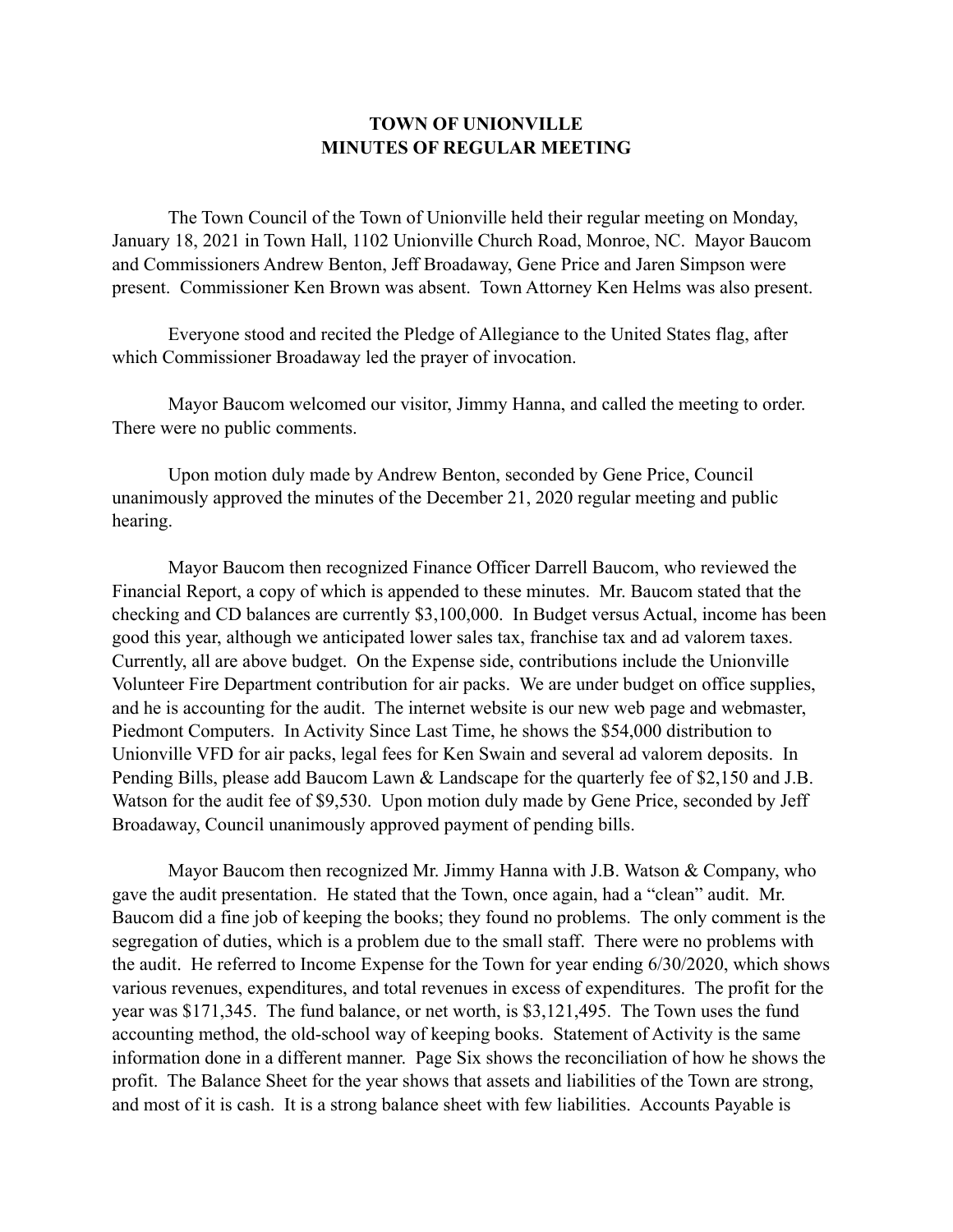higher due to the contribution to the VFD for air packs and it is split between two years. On the first page, Statement of Acquisition is based on the other method of accounting. It shows fixed

assets and the Town's share of net pension liability. Basically, it shows what the Town took in and paid out; assets and liabilities as of 6/30/20. There were no questions.

 Mr. Hanna then distributed a handout—a Financial Statement comparison of the last three years, indicating trends. Cash has increased from 2,766,000 to 3,139,000 this year. The fund balance is up 2,765,000. General Fund expenditures have increased due to the grant from the state to the fire department. The fund balance available shows as a percentage of general fund expenditures and is a tremendous number. Statewide averages in towns with populations of 2,500 to 10,000 average 77 percent, and Town of Unionville's is 971 percent. The minimum acceptable is 8 percent and ideal is 25 percent or more. The property tax collection rate is very good. The Town's share of the state's pension liability shows three years. There is also a list of municipalities in North Carolina to compare, as Unionville is a small town. He thanked the Town again for the opportunity to perform the audit again this year.

 In considering the annexation policy, Clerk Gaddy reported that she polled the other clerks in the county and only got responses from Wesley Chapel and Lake Park. Wesley Chapel's response is appended to these minutes, and Lake Park does not perform annexations. Mayor Baucom made inquiry as to a Supreme Court ruling regarding annexations. Attorney Helms stated that involuntary annexations are no longer allowed in North Carolina. The Wesley Chapel legislation requires 95 percent of a subdivision to be annexed to prevent "doughnut holes"—where only a portion of the applicants are annexed into the Town. Commissioner Broadaway stated that he does not want to see a situation where one resident could prevent an entire community from annexing into the Town. Commissioners Benton, Price and Simpson all agreed. There being no motion, the decision was to make no changes to the current annexation policy.

 Mayor Baucom drew Council's attention to the Union County Interlocal Agreement for water and wastewater services. He stated that county officials met with some of the Council recently, although we do not know their plans yet. Attorney Helms questioned the need for this agreement; perhaps for planning purposes, and to be notified regarding upcoming rezoning projects. Mr. Helms also noted that Unionville does not provide these services. Commissioner Benton made inquiry as to our Interlocal Agreement with City of Monroe for utilities and wondered if Union County is looking for a specific agreement with Union County only. Commissioner Broadaway made inquiry as to the 30-year effective date and suggested it be 10-15 years instead. Attorney Helms stated that either party can terminate the agreement after two years. The consensus of the Council was to have Attorney Helms contact the county's attorney, Richard Long, and provide further details at the next meeting.